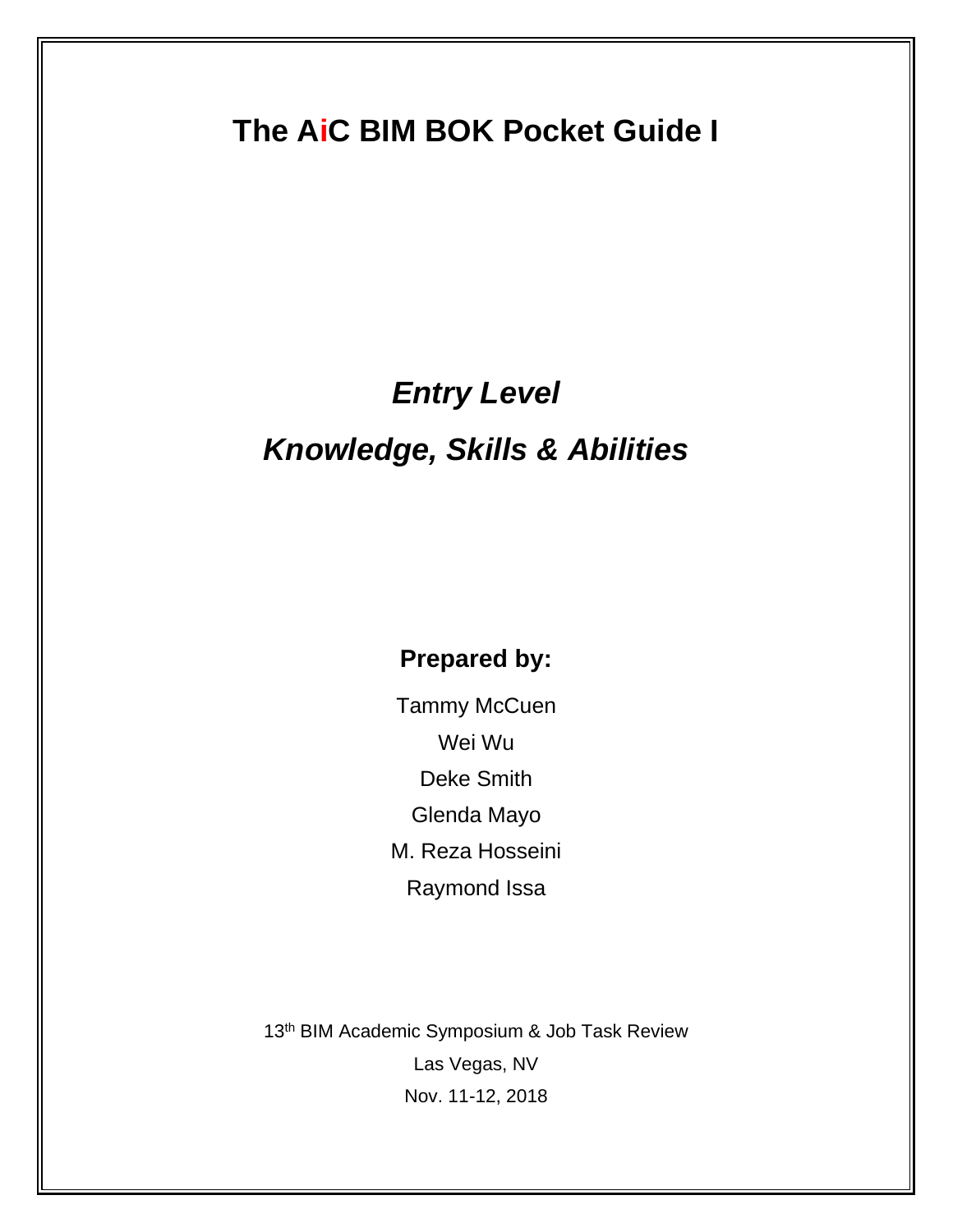### **Entry Level of Performance** *Plan It*

**Organizational mission statement** - An organizational mission related to building information modeling is an organization's reason for producing building information models. It should reflect the values and beliefs of top managers in an organization and their implementation of building information models. A mission statement is the broad definition of the organizational mission and its use of BIM. It is sometimes referred to as a creed, purpose, or statement of corporate philosophy and values related to their BIM strategy.

| <b>Knowledge Required</b> Knowledge of overall organizational mission and how BIM will support |
|------------------------------------------------------------------------------------------------|
| that mission. Applications and advantages of BIM for organizations.                            |
| The values of business values of BIM for organizations. Knowledge of                           |
| overall organization's function, markets and competitive advantages and                        |
| how BIM will support the intended mission and business goals.                                  |
|                                                                                                |

**Abilities Required** Ability to understand mission needs. The ability to understand BIM advantages and value.

**Skills Required** Writing Skills

**BXP Process Mapping -** The BIM Execution Plan (BXP) is developed by suppliers, typically precontract to address the Employer's Information Requirements (EIR) - and defines how the information modelling aspects of a project will be carried out. Process mapping of the information flows shall be developed for the project and identify all parties involved. While based on generic workflows, each project may be slightly different and those differences shall be noted.

**Knowledge Required** Knowledge of BIM process management, BIM requirements, BIM implementation necessities, project supply chain details. Knowledge of BIM execution planning and fundamentals of business process mapping. Knowledge of BIM execution plan and BPMN process mapping, contractual features and procurement strategies

**Abilities Required** Ability to understand process mapping.

**Skills Required** Writing Skills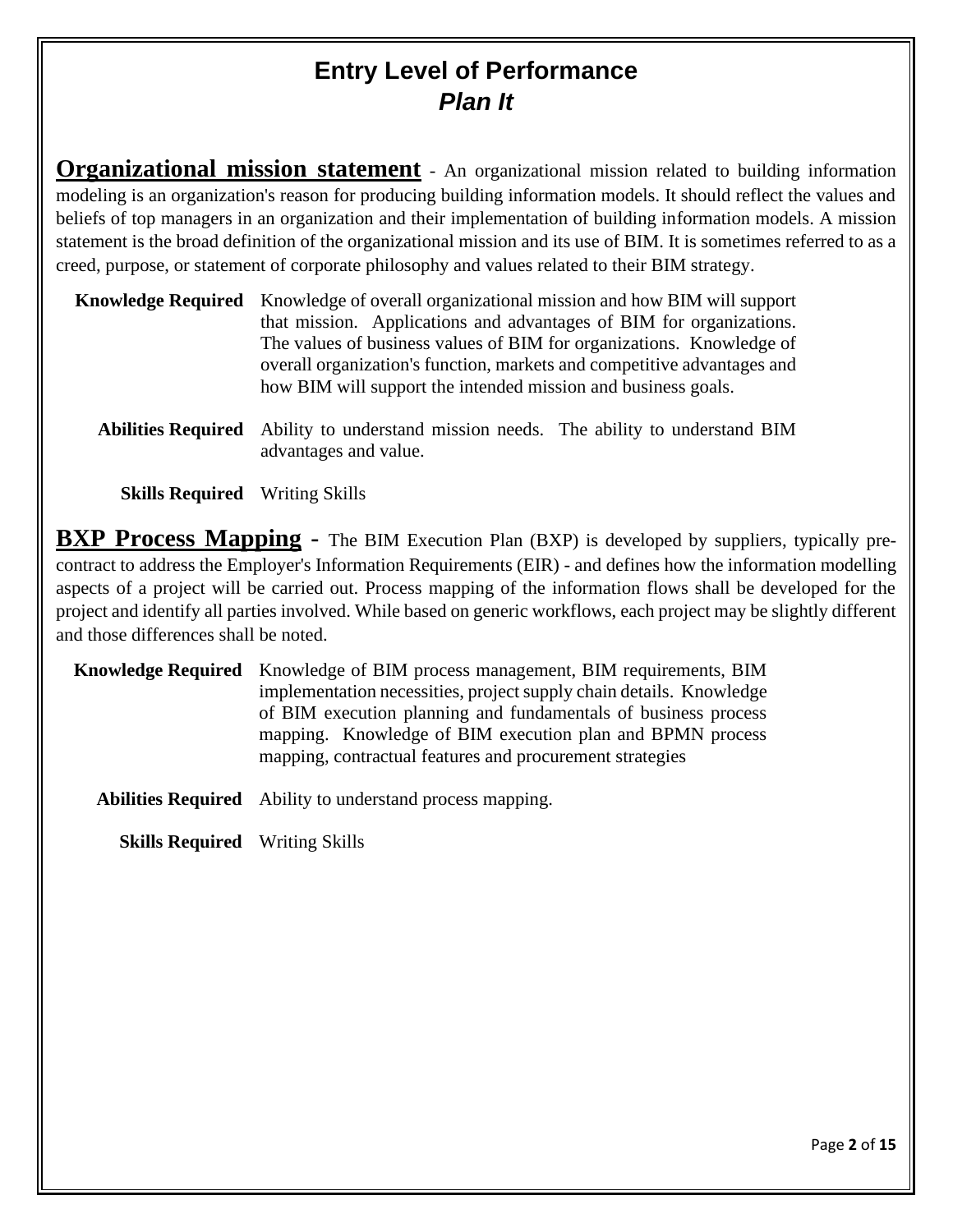**BXP:** Information Exchange - The BIM Execution Plan (BXP, BEP or BIMxP) is developed by suppliers - typically pre-contract to address the Employer's Information Requirements (EIR) - and defines how the information modelling aspects of a project will be carried out. Information exchanges shall be identified. While the standard is COBie, it is a data schema and therefore each project will be unique as to what information is exchanged between each party. The authoritative sources for each data element shall be defined.

- **Knowledge Required** Knowledge of BIM execution planning and information exchanges. Various data and information involved in BIM implementation, types of data and formats of data, parties involved in data and information exchange, interoperability concept. Knowledge of information exchange standards (both proprietary and open standards) and their applicable contexts.
	- **Abilities Required** Ability to understand information exchanges, data and information management, collaboration, converting data to other formats, information modeling.
		- **Skills Required** Skill with BIM tools, collaboration tools, and data repository platforms.

**BXP:** Goals - Identifying the aims and objectives for BIM implementation on the project, the appropriate BIM uses, key milestones to achieve, and what measures you can use to demonstrate your progress, based on the project and team characteristic. The BIM Execution Plan (BXP, BEP or BIMxP) is developed by suppliers typically pre-contract to address the Employer's Information Requirements (EIR) - and defines how the information modelling aspects of a project will be carried out. Goals shall be identified and agreed to by all parties.

| <b>Knowledge Required</b> Knowledge of BIM execution planning, and BPMN process |                                                                   |  |                                                                     |  |  |
|---------------------------------------------------------------------------------|-------------------------------------------------------------------|--|---------------------------------------------------------------------|--|--|
|                                                                                 | mapping. Knowledge of establishing goal statements (measurable    |  |                                                                     |  |  |
|                                                                                 |                                                                   |  | goals). Project goals of using BIM, project deliverables, values of |  |  |
|                                                                                 | BIM for project deliverables, various BIM tools and capabilities. |  |                                                                     |  |  |

**Abilities Required** Ability to understand BIM execution planning, organizational mission and business goals.

**Skills Required** Skill with BIM tools.

**BXP: BIM Usage** - The BIM Execution Plan (BXP, BEP or BIMxP) is developed by suppliers - typically pre-contract to address the Employer's Information Requirements (EIR) - and defines how the information modelling aspects of a project will be carried out. All parties involved with the BIM shall be identified as well as how they will use the BIM shall be documented.

| <b>Knowledge Required</b> | Knowledge of BIM execution planning and procurement strategies.<br>Knowledge of BIM use cases, applications and advantages of BIM,<br>and various BIM tools and capabilities. |
|---------------------------|-------------------------------------------------------------------------------------------------------------------------------------------------------------------------------|
| <b>Abilities Required</b> | Ability to understand BIM uses and associate the use with project<br>specific goals.                                                                                          |
|                           | <b>Skills Required</b> Skill with BIM tools.                                                                                                                                  |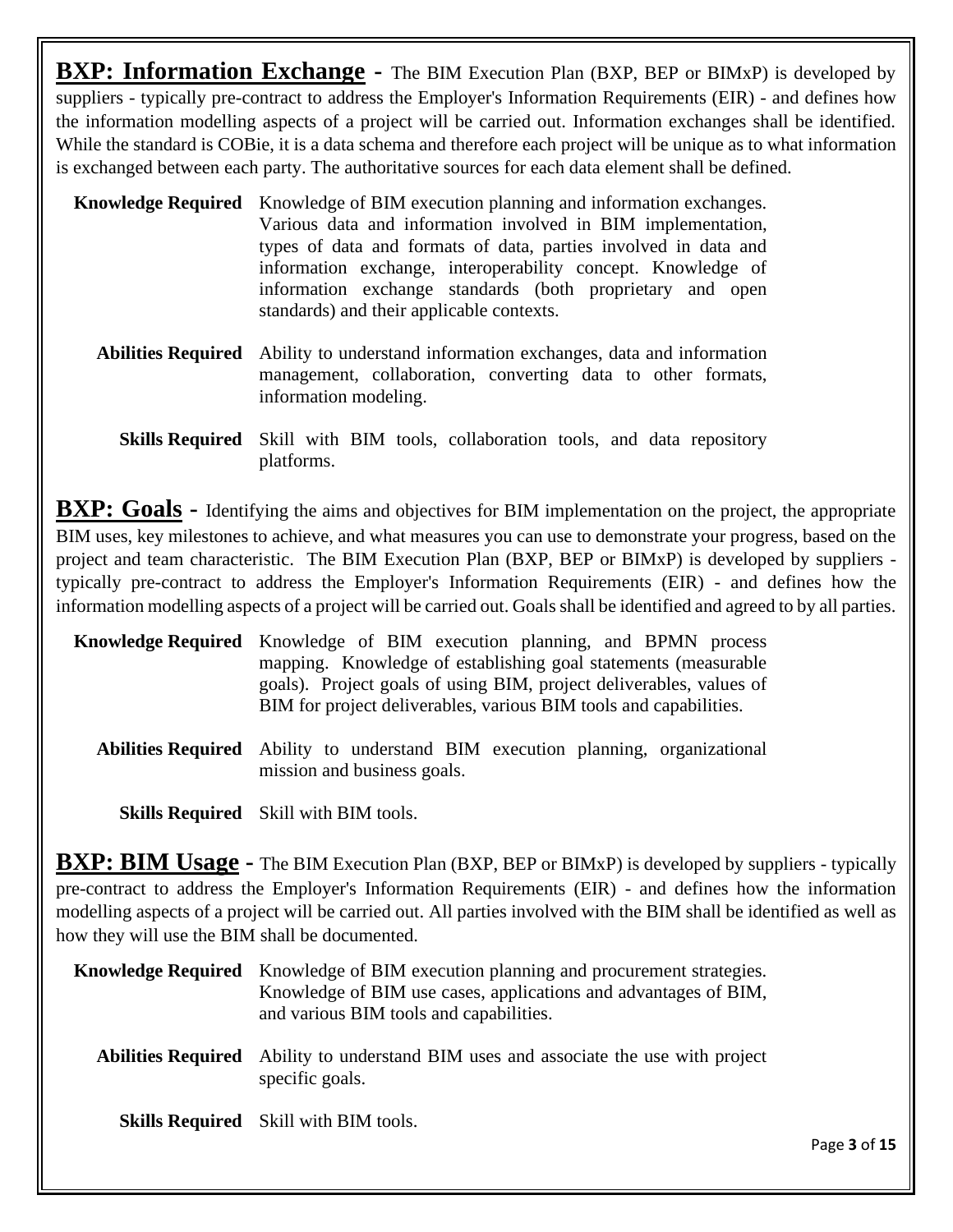**BXP: Procurement Strategy** - The BIM Execution Plan (BXP, BEP or BIMxP) is developed by suppliers - typically pre-contract to address the Employer's Information Requirements (EIR) - and defines how the information modelling aspects of a project will be carried out. The procurement strategy shall be documented for all parties involved.

- **Knowledge Required** Knowledge of BIM execution planning and procurement strategies. BIM contractual frameworks, project integration concept, BIM values for various stakeholders (particular FM and asset management parties), roles and responsibilities associated with BIM-enabled projects.
	- **Abilities Required** Ability to understand the association of project procurement strategy with project BIM use. Understanding of national and international BIM guidelines and standards.

**Skills Required** Skill with BIM tools.

**Infrastructure Planning -** An infrastructure plan likely involves both BIM and GIS elements and therefore requires understanding of the integration of both aspects over the life cycle of a project.

#### **Knowledge Required** Knowledge of infrastructure needs. Knowledge of BIM business benefits and relevant BIM applications in infrastructure projects.

**Abilities Required** Ability to understand the use of BIM on road, airport and rail projects, and infrastructure procurement planning.

**Skills Required** Skill with BIM & GIS tools.

**Quality Assurance Effort -** The effort required to maintain a desired level of quality in a building information model, service, or product, especially by means of attention to every stage of the process of delivery or production.

| Knowledge Required        | Knowledge of quality assurance processes. QA and QC concepts and<br>procedures, BIM advantages and application for QA/QC, LOD<br>concept. Knowledge of model validation, information handover and<br>other quality assurance issues and processes. |
|---------------------------|----------------------------------------------------------------------------------------------------------------------------------------------------------------------------------------------------------------------------------------------------|
| <b>Abilities Required</b> | Understanding of BIM and the roles and responsibilities within QA<br>processes, with the ability to integrate the QA/QC into a design<br>process based on BIM.                                                                                     |
|                           | <b>Skills Required</b> Skills with automated model checking, model-checking software,<br>BIM model reviewing.                                                                                                                                      |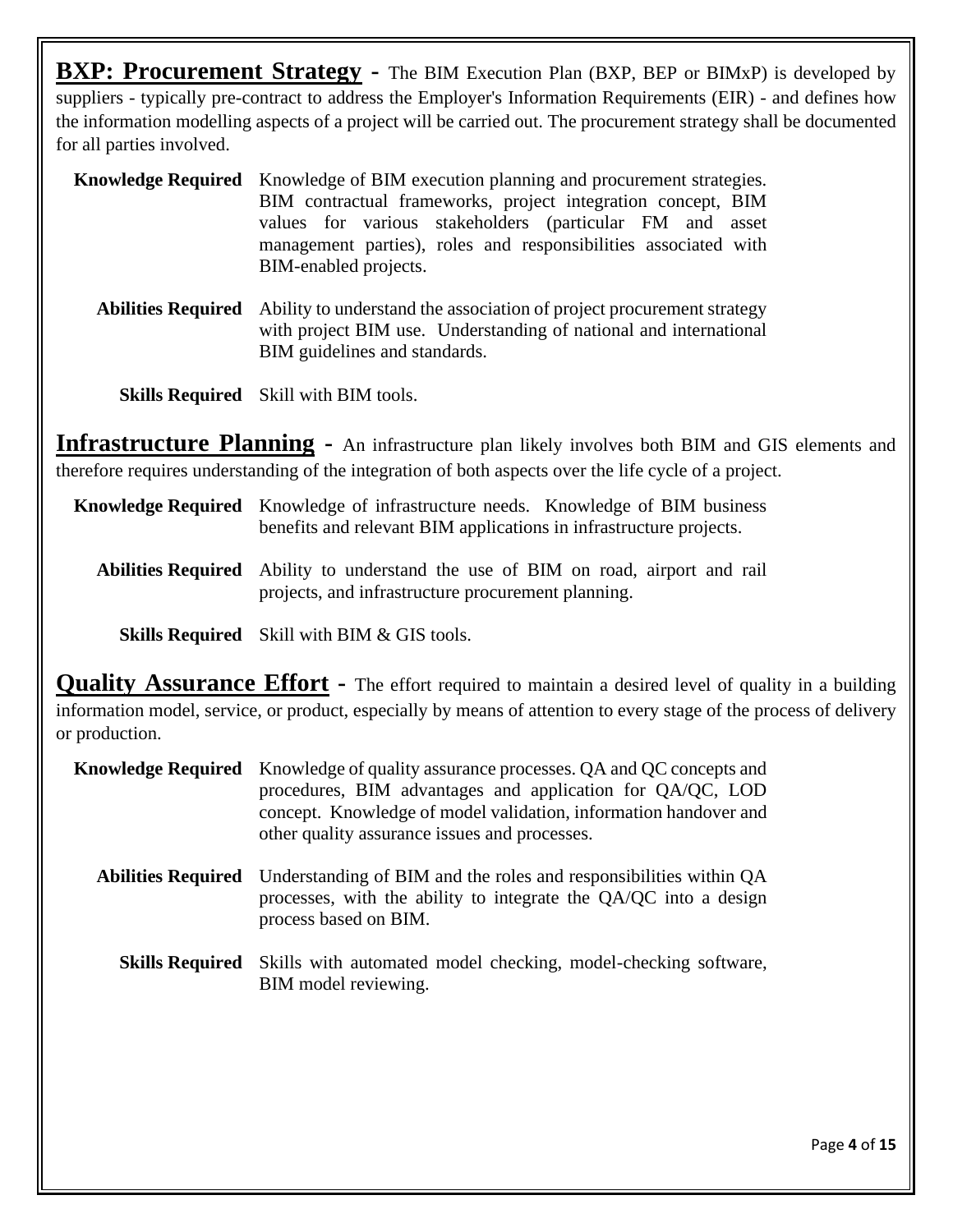**Benchmarking Practices -** A benchmark is a point of reference by which something can be measured. In building information modeling it is the scope of which a model is based upon standard professional practice.

**Knowledge Required** BIM capability and maturity evaluation tools, BIM performance metrics. Knowledge of benchmarking and metrics

**Abilities Required** Ability to understand benchmarking strategies, BIM maturity, and BIM performance.

**Skills Required** Skill with BIM tools and maturity models such as I-CMM.

**Facility Management Needs -** Use of a building information model during design and construction to understand and evaluate the impact of the completed facility or structure on the multiple disciplines required to ensure functionality of the built environment by integrating people, place, process and technology on the management of the facility once completed.

**Knowledge Required** Knowledge of facility management needs.

**Abilities Required** Ability to understand and appreciate FM needs at all phases.

**Skills Required** Skills using BIM software in the conversion of data to FM platforms.

**Life Cycle Assessment -** A life-cycle assessment (LCA, also known as life-cycle analysis, ecobalance, and cradle-to-grave analysis) is a technique using a building information model to assess environmental impacts associated with all the stages of a product's life from-cradle-to-grave (i.e., from raw material extraction through materials processing, manufacture, distribution, use, repair and maintenance, and disposal or recycling).

| <b>Knowledge Required</b> Understands LCA concepts, LCA evaluation, sustainable |                                                                  |  |  |  |
|---------------------------------------------------------------------------------|------------------------------------------------------------------|--|--|--|
|                                                                                 | construction. Knowledge of life cycle assessment of products and |  |  |  |
|                                                                                 | facilities.                                                      |  |  |  |

**Abilities Required** Ability to understand product analysis, comparison, and results relative to the facility programme and goals.

**Skills Required** Skill with BIM tools.

**Professional Development -** Professional development may be used in reference to a wide variety of specialized training for every aspect of a building information model to include formal education, advanced professional learning intended to help managers, project managers, consultants, practitioners, and all others involved to improve their professional knowledge, competence, skill, and effectiveness in the development, management, and implementation of building information modeling in an organization.

**Knowledge Required** Understands BIM training requirements and professional development requirements across organizations.

**Abilities Required** Ability to plan BIM training for employees

**Skills Required** Skills with training and educational material development.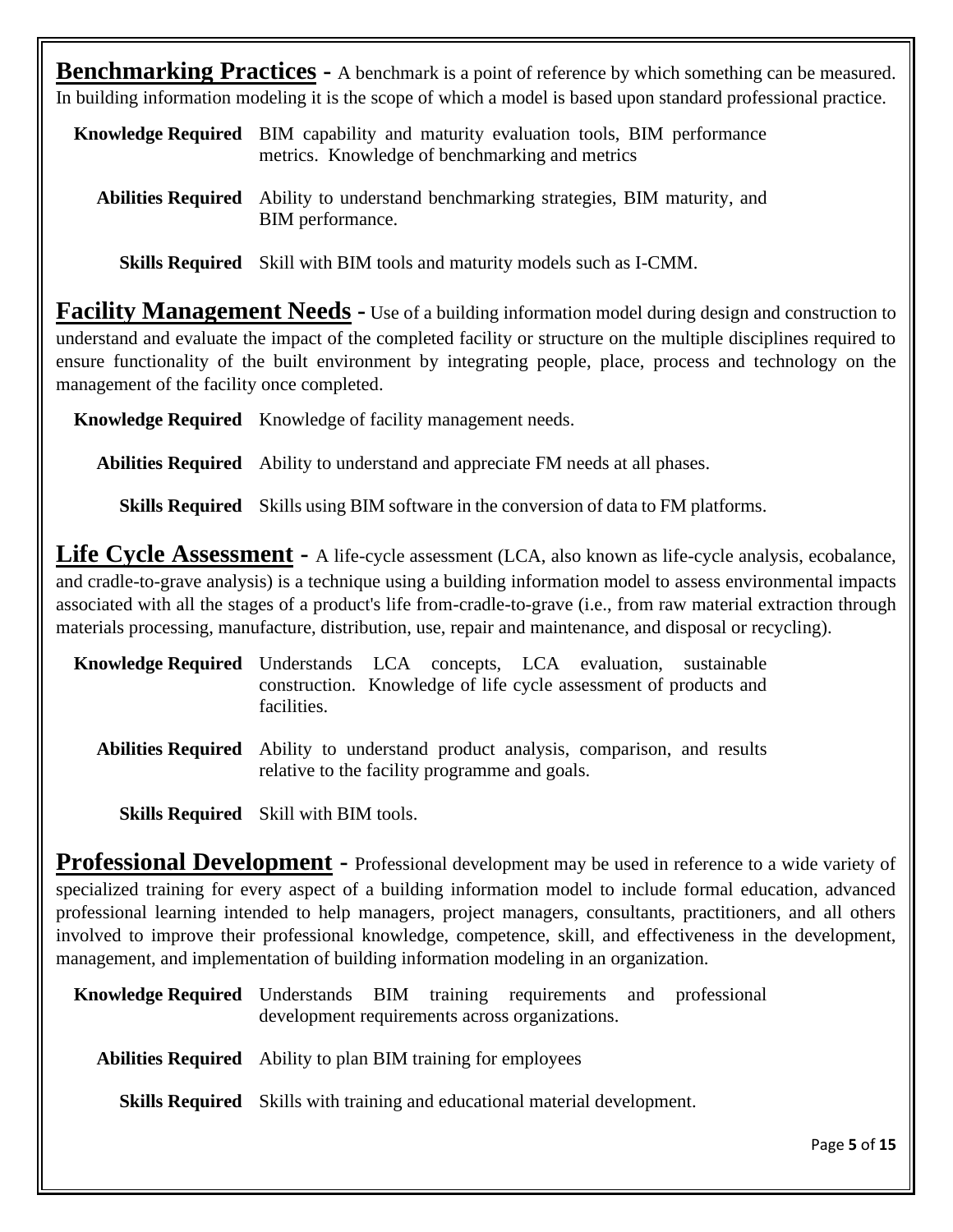**Internal Standards Across the Organization -** A BIM manager may be required to identify and implement internal standards to be used throughout an organization. Ideally these will be based on the highest level standards available so as to encourage interoperability with other organizations involved with the development of a building information model. Typically, an international or national standard should be used as the foundation to minimize the interface issues as the project progresses.

**Knowledge Required** Knowledge of existing internal standards and sources for organizational standards.

**Abilities Required** Ability to understand corporate BIM standards.

**Skills Required** Skill with BIM tools.

**Develop Guides -** The development of a guideline for production of a Building Information Model documenting a process for creating and managing information on a construction project across the project lifecycle.

| <b>Knowledge Required</b> Fundamental understanding of knowledge management in      | organizations and existing guides. |  |  |  |
|-------------------------------------------------------------------------------------|------------------------------------|--|--|--|
| <b>Abilities Required</b> Ability to understand future organizational BIM needs and | capabilities.                      |  |  |  |

**Skills Required** Technical writing.

**Building Performance Targets -** Specific goals are established for a facilities performance using a building information model. Performance-Based Building Design is an approach to the design of any complexity of building, from single-detached homes up to and including high-rise apartments and office buildings. A building constructed in this way is required to meet certain measurable or predictable performance requirements, such as energy efficiency or seismic load, without a specific prescribed method by which to attain those requirements. This is in contrast to traditional prescribed building codes, which mandate minimum specific construction practices, such as stud size and distance between studs in wooden frame construction. Such an approach provides the freedom to develop tools and methods such as building information modeling to evaluate the entire life cycle of the building process, from the business dealings, to procurement, through construction and the evaluation of results.

| <b>Knowledge Required</b> Understanding of existing BIM capability and maturity evaluation<br>tools, BIM performance metrics.     |
|-----------------------------------------------------------------------------------------------------------------------------------|
| <b>Abilities Required</b> Ability to assess maturity and BIM performance using available<br>tools.                                |
| <b>Skills Required</b> Skills with building performance BIM analysis tools and model<br>maturity measurement tools such as I-CMM. |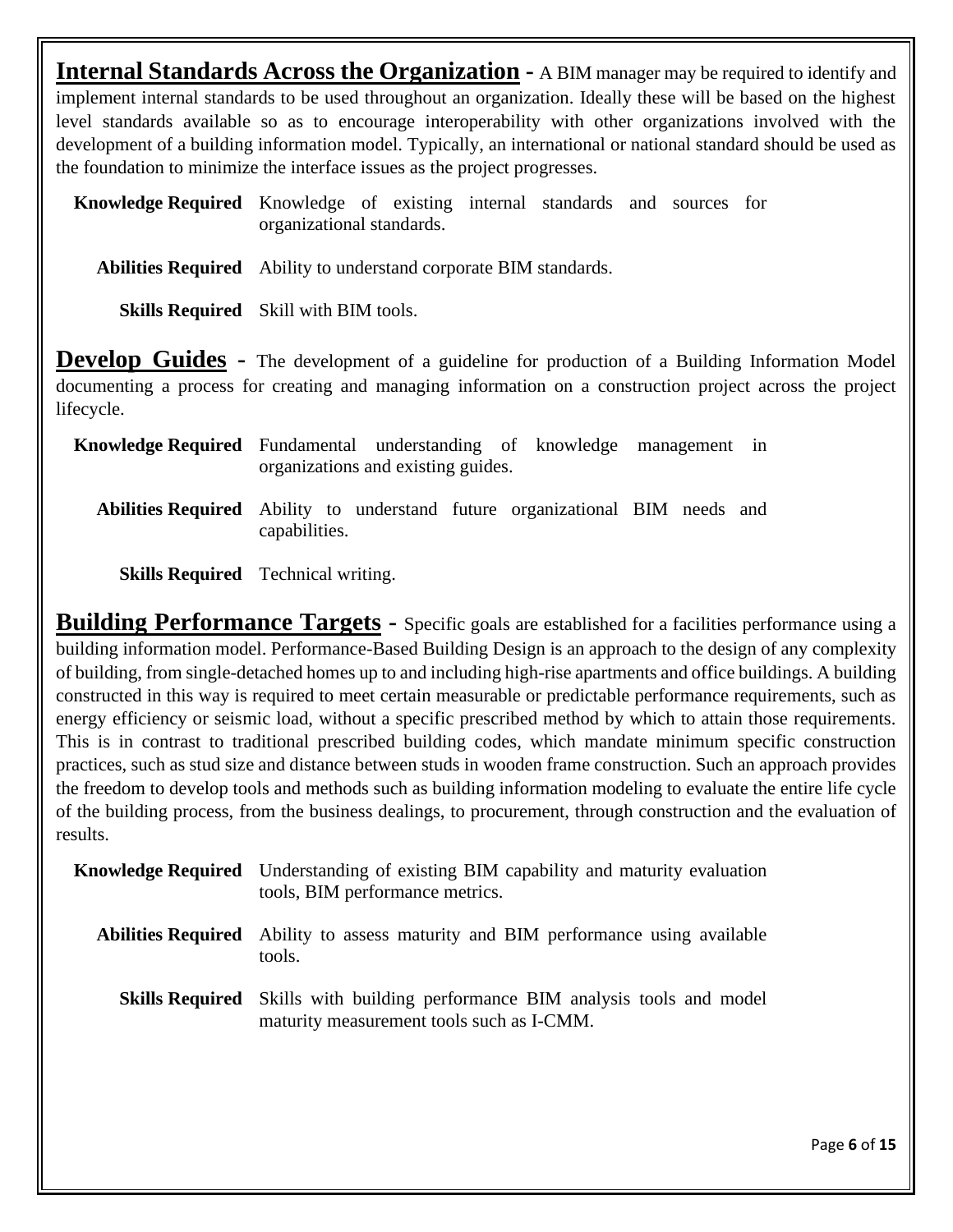#### **Entry Level of Performance** *Coordinate It*

**Technical Support for Interoperability** - The ability to provide the necessary technical understanding, innovation, and support of a building information model to exchange and make use of information from multiple actors in the modeling project.

| <b>Knowledge Required</b> Understands open BIM concept, interoperability principles, various |
|----------------------------------------------------------------------------------------------|
| types and formats of data, collaboration concept, and federating                             |
| techniques. Knowledge of discipline-specific modeling practices;                             |
| knowledge of trade coordination needs, process and best practices.                           |
|                                                                                              |

**Abilities Required** Ability to understands data conversion management, using IFC, BCF and other open standards and exchange formats.

**Skills Required** Skill with BIM tools.

**Model Coordination -** Building Information Model coordination is the process of synchronizing activities of various persons in the organization in order to achieve the goal of an integrated model. It is undertaken at every level of building information model management. It deals with the task of blending efforts from multiple disciplines in order to ensure successful attainment of the BIM objective.

**Knowledge Required** Understands model elements, federating techniques, trade coordination needs, processes, and best practices.

**Abilities Required** Ability to assist with implementation of comprehensive model coordination plan; ability to manage coordination efforts in a multidisciplinary team.

**Skills Required** Skill with BIM coordination tools, collaboration and teamwork.

**Pre-Construction Issue Resolution -** The act of coordinating the resolution or determining an action, course of action, methods, procedures, and the next steps to take to mitigate an issue using a building information model prior to construction of a structure.

| Knowledge Required     | Fundamental understanding of preconstruction issues (design<br>decisions and evaluations, value engineering and analysis,<br>scheduling, constructability reviews, costs, permitting, land<br>acquisition, and life-cycle costs, etc.) and their resolution. |
|------------------------|--------------------------------------------------------------------------------------------------------------------------------------------------------------------------------------------------------------------------------------------------------------|
|                        | <b>Abilities Required</b> Ability to resolve preconstruction issues with applicable BIM tools<br>and functions.                                                                                                                                              |
| <b>Skills Required</b> | Skills with applicable BIM tools in preconstruction design review,<br>constructability review, cost estimating, scheduling, team-building,<br>coordination and communication.                                                                                |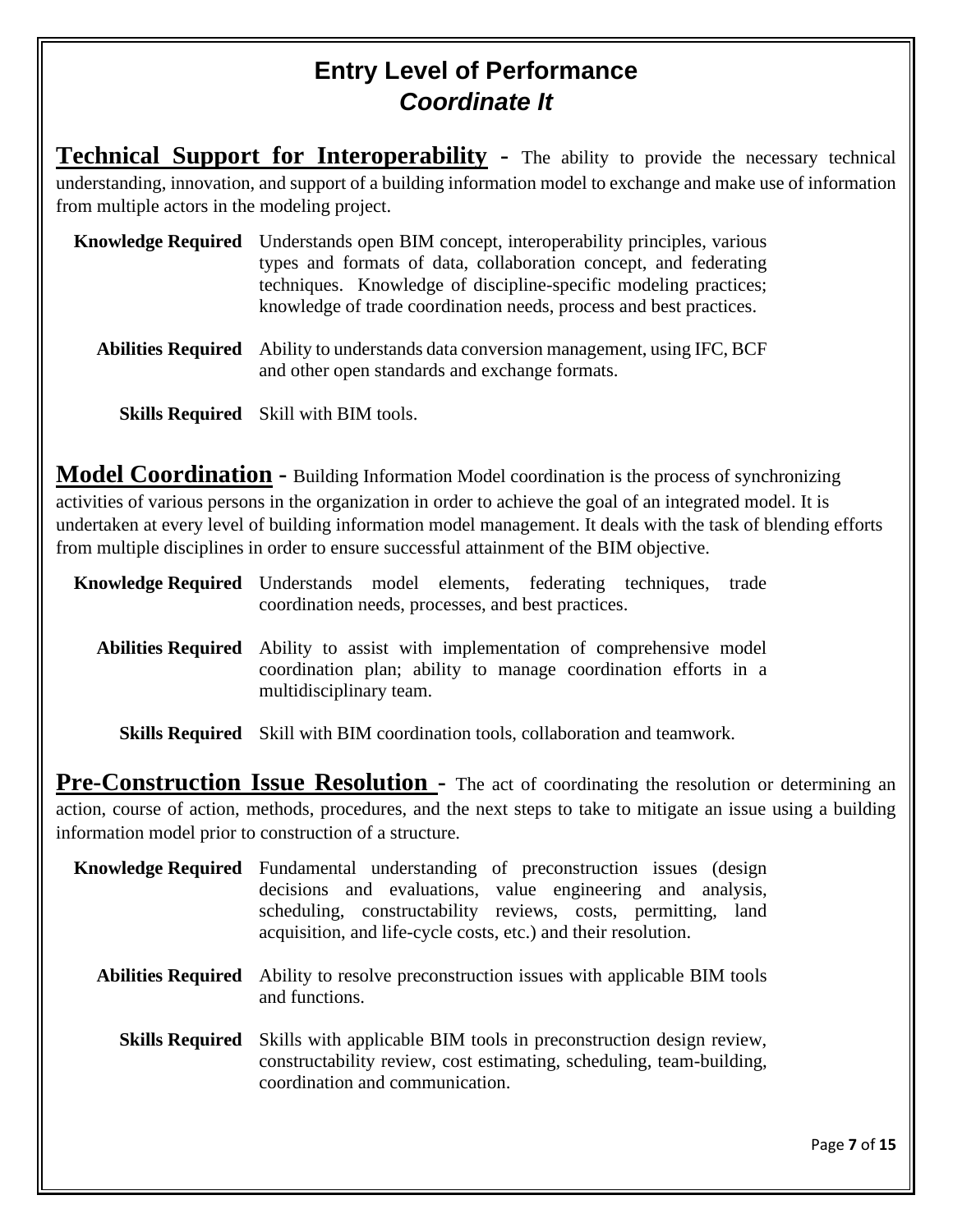**Software Version Coordination** - Software versioning is a system by which different releases of a particular software program are numbered for both internal use and release designation. This system allows software developers to more easily track changes between versions, and allows customers and users of the software to better recognize updated versions. A building information model typically requires multiple versions of multiple software and the BIM manager must be able to understand the ramifications of the interactions of all these software tools on the model being developed and aggregated.

**Knowledge Required** Understands BIM tools used and ramifications of multiple versions integration on aggregated models.

**Abilities Required** Ability to assist with software update protocols.

**Skills Required** Skills with BIM tools

**Understand the Roles of All Phases of the Life Cycle -** The understanding of all of the stages of a building information model and the physical product produced from its conception and development to its eventual disposal or demolition.

**Knowledge Required** Understands project life cycle phases, project delivery methods, model progression, and LOD.

**Abilities Required** Ability to develop phased modeling and coordination plans.

**Skills Required** Skills defining LOD requirements and coordination activities.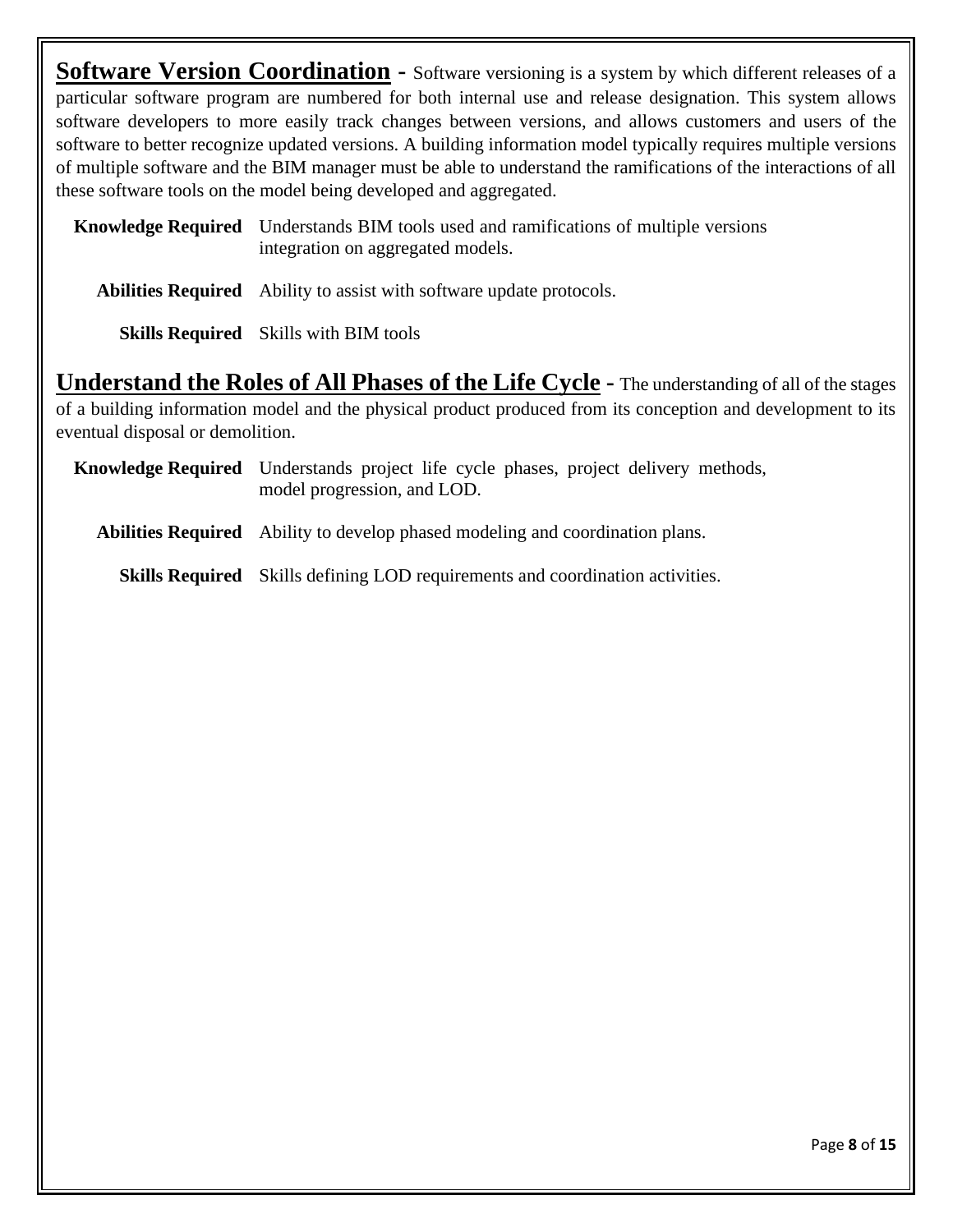#### **Entry Level of Performance** *Manage It*

**Model Quality Control -** A system of maintaining standards of a building information model by testing a sample of the output against the specification on a continuous or scheduled basis.

**Knowledge Required** Understands quality requirements, accuracy and tolerance details.

**Abilities Required** Ability to plan model control procedures.

**Skills Required** Skill with BIM tools.

**Manage BXP -** To be in charge of a building information model execution plan and to then administer and run the plan for the life of the BIM project.

**Knowledge Required** Understands BIM execution plan targets and objectives.

**Abilities Required** Ability to facilitate procedures to fulfill BXP requirements.

**Skills Required** Fundamental management skills.

**Refine BXP -** To continually improve the building information model execution plan and to apply improvements to either the current and/or future building information modeling execution plans.

**Knowledge Required** Understands BIM execution plan targets and objectives.

**Abilities Required** Ability to plan procedures to fulfil BXP requirements.

**Skills Required** Skill with BIM tools.

**Model Validation -** Validation checks the accuracy of the model's representation of the real system. Model validation is defined to mean "substantiation that a computerized model, within its domain of applicability, possesses a satisfactory range of accuracy consistent with the intended application of the model".

| <b>Knowledge Required</b> Understands model quality requirements, accuracy and tolerance<br>details.            |
|-----------------------------------------------------------------------------------------------------------------|
| <b>Abilities Required</b> Ability to validate a BIM adheres to standard construction practices<br>for assembly. |
| <b>Skills Required</b> Skill with BIM tools.                                                                    |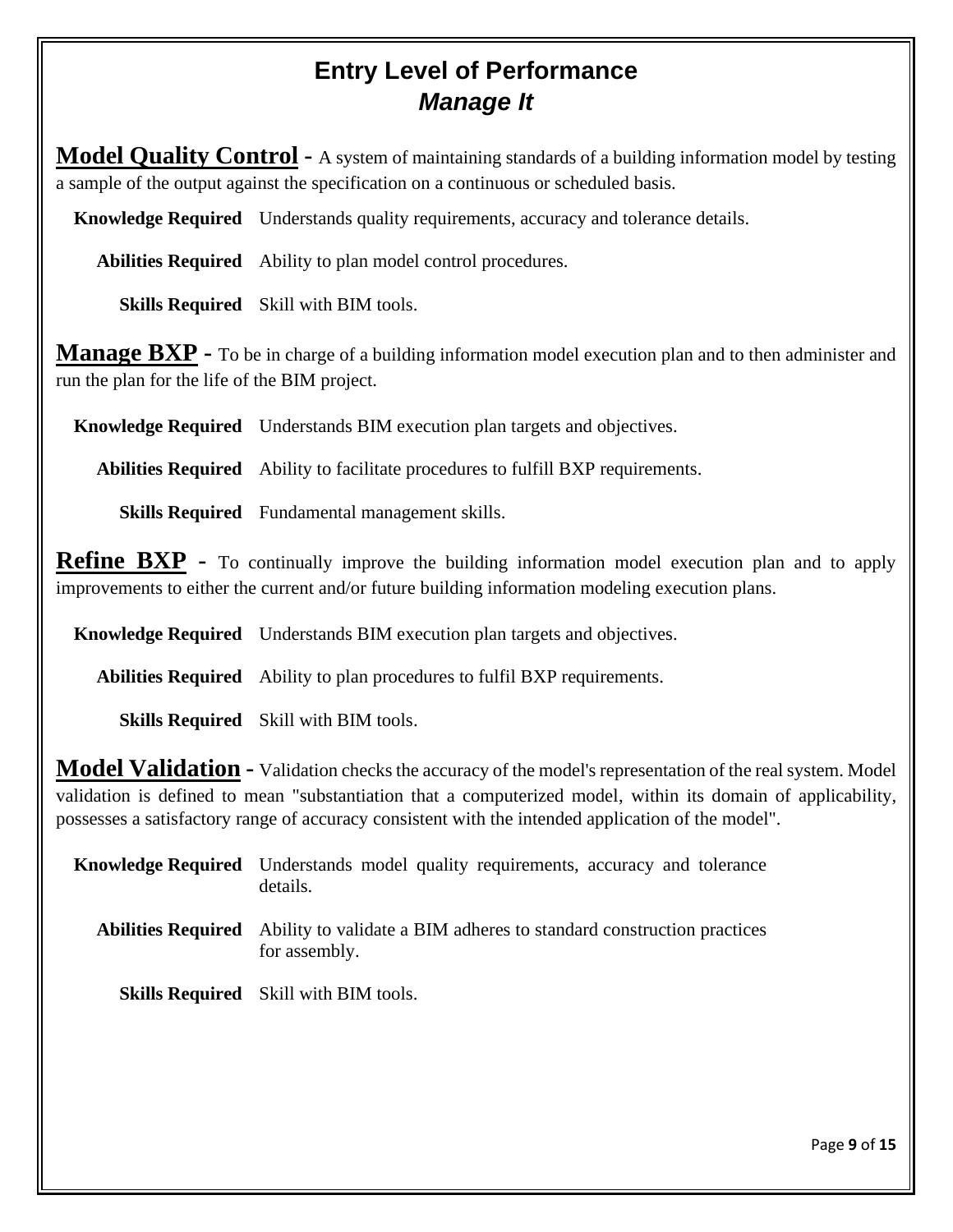**Standards Compliance Checking -** The process of compliance checking means ensuring the model is conforming to rules, such as a specification, policy, standard or law. Building Information Model compliance checking describes the goal that organizations aspire to achieve in their efforts to ensure that they are aware of and take steps to comply with relevant laws, polices, and regulations.

| <b>Knowledge Required</b> Understands National and International BIM standards            | codes and other legal/regulatory requirements. |  | requirements, industry and testing standards requirement, building |  |
|-------------------------------------------------------------------------------------------|------------------------------------------------|--|--------------------------------------------------------------------|--|
| <b>Abilities Required</b> Demonstrate an ability to identify standards compliance. Use of | national and international BIM and standards.  |  |                                                                    |  |

**Skills Required** Checking models for compatibility with defined standards.

**Contract Language -** Contract language for building information modeling are not static and may change for each project. While certain terms and phrases in a contract have become defined as an industry standard, courts construe many terms in contracts using numerous sources, including the law, conduct of the parties to the contract and other documents besides the contract itself. There are also multiple sources for standard contract language related to BIM.

| <b>Knowledge Required</b> Understands contractual terms related to BIM responsibilities,<br>liabilities and limitations. |
|--------------------------------------------------------------------------------------------------------------------------|
| <b>Abilities Required</b> Ability to identify contractual requirements on BIM execution.                                 |
| <b>Skills Required</b> Skills with verifying BIM requirements, and project team's<br>responsibilities.                   |

**Project Controls -Budgeting/Cost** - Project controls are the data gathering, management and analytical processes used to predict, understand and constructively influence the cost outcomes of a building information modeling project or program; through the communication of information in formats that assist effective management and decision making to effectively reduce the overall cost for project completion.

**Knowledge Required** Project management and cost knowledge.

**Abilities Required** Ability to use BIM for cost control.

**Skills Required** Skills with 5D tools and procedures.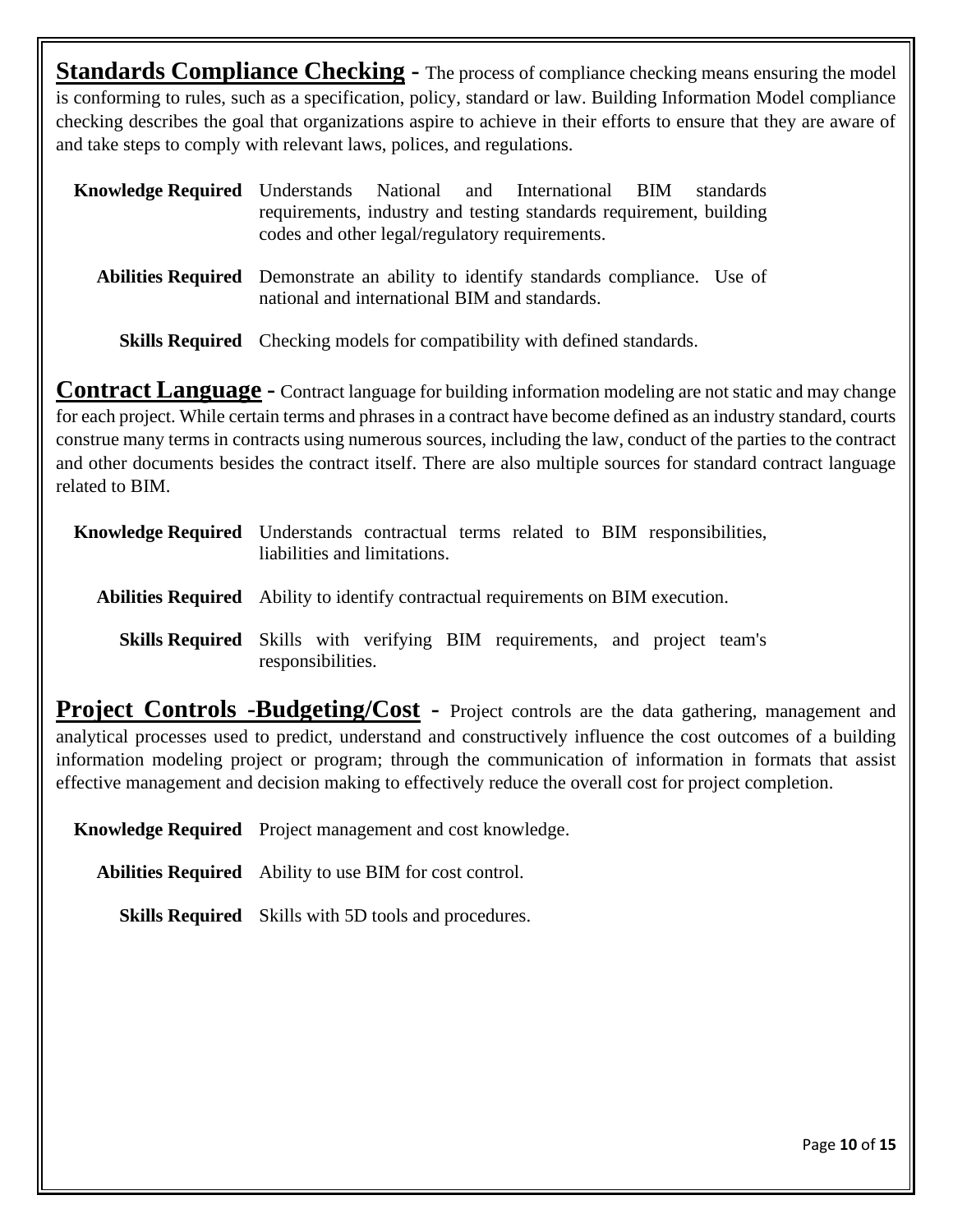**Project Controls - Scheduling/Time -** Project controls are the data gathering, management and analytical processes used to predict, understand and constructively influence the completion time of a building information modeling project or program; through the communication of information in formats that assist effective management and decision making to effectively reduce the overall time for project completion.

**Knowledge Required** Project management and schedule knowledge

**Abilities Required** Ability to use BIM for scheduling.

**Skills Required** Skills with 4D tools and procedures.

**Project Lifecycle Data Collection - Feedback Loop -** Project lifecycle data collection is the process of gathering and measuring information on targeted variables in an established systematic fashion, which then enables one to answer relevant questions and evaluate outcomes for the life of a building information modeling project and provide information for future decisions on the same or other building information modeling projects.

**Knowledge Required** Understands project lifecycle data use on construction projects.

**Abilities Required** Ability to capture lifecycle data.

**Skills Required** Skills using a BIM-based portal for all project participants.

**Change Management -** Change management is a systematic approach using a BIM to deal with change both from the perspective of an organization and the individual. A somewhat ambiguous term, change management has at least three different aspects, including: adapting to change, controlling change, and effecting change.

**Knowledge Required** Understands the fundamentals of change management.

**Abilities Required** Ability to assist with changes using BIM.

**Skills Required** Skills with BIM tools.

**Project Administration -** Overseeing the fulfillment of the responsibilities of all parties involved with a building information model to the contract for construction, for the primary benefit of the owner. In the typical project, construction administration is usually provided by the design professional.

**Knowledge Required** Understands the fundamentals of project management.

**Abilities Required** Ability to assist with oversight of multiple parties with responsibilities on a construction project.

**Skills Required** Skills with BIM tools for project administration.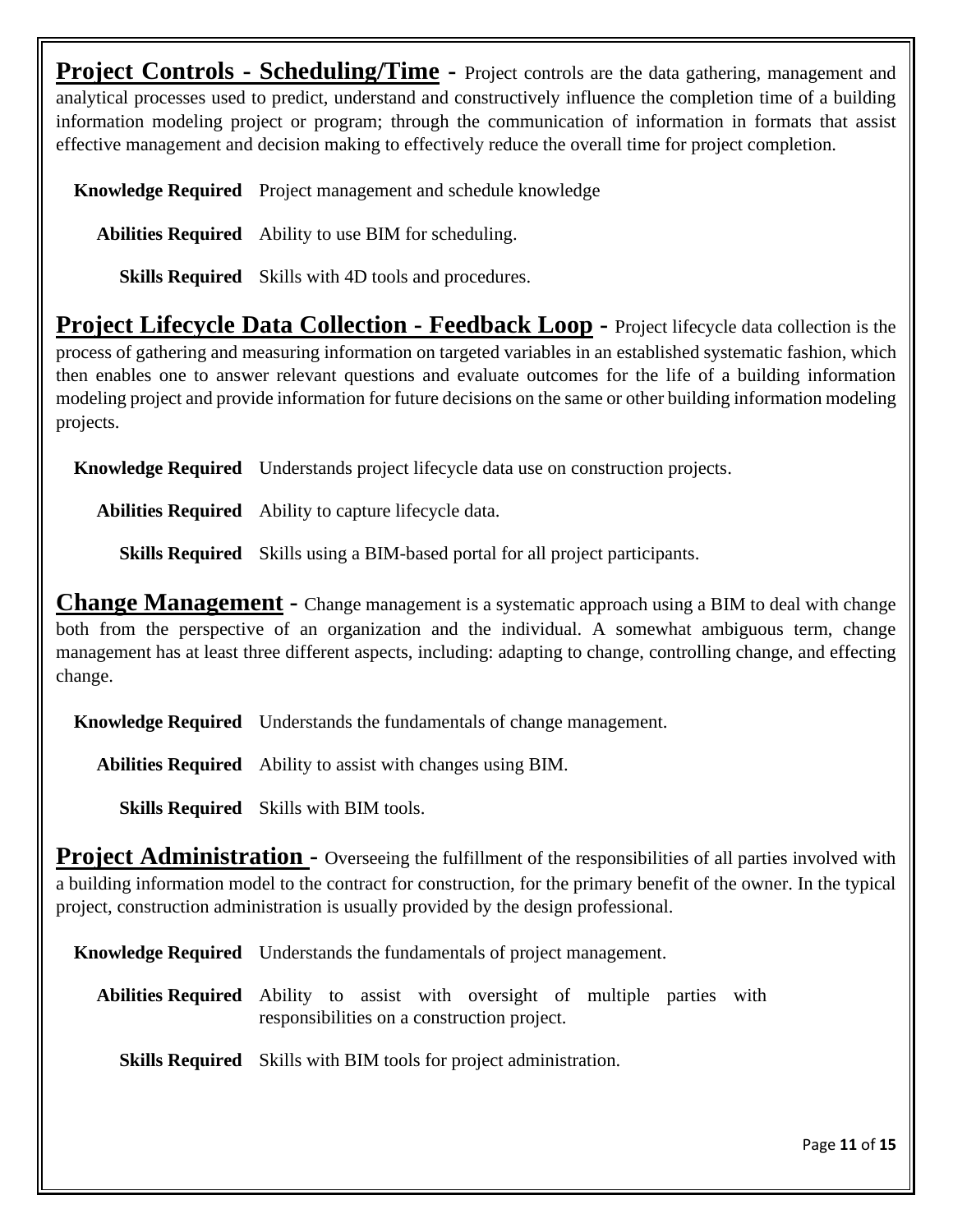**Manage Information Exchange -** Information exchange is an informal term that can either refer to bidirectional information transmission/information transfer in telecommunications and computer science or communication seen from a system-theoretic or information-theoretic point of view.

| <b>Knowledge Required</b> Fundamental understanding of various data and information |                                                                     |                                                                   |  |  |  |  |
|-------------------------------------------------------------------------------------|---------------------------------------------------------------------|-------------------------------------------------------------------|--|--|--|--|
|                                                                                     |                                                                     | involved in BIM implementation, types of data and format of data, |  |  |  |  |
|                                                                                     | parties involved in data and information exchange, interoperability |                                                                   |  |  |  |  |
|                                                                                     |                                                                     | concept, open formats of data, and COBie.                         |  |  |  |  |

**Abilities Required** The ability to understand, and control the exchange of information in BIM.

**Pre-Construction Issue Resolution** - The act of coordinating the resolution or determining an action, course of action, methods, procedures, and the next steps to take to mitigate an issue using a building information model prior to construction of a structure.

**Knowledge Required** Understands potential pre-construction issues.

- **Abilities Required** Ability to plan BIM-based procedures for resolving pre-construction issues.
	- **Skills Required** Automated model checking, model-checking software, BIM model reviewing.

**Professional Ethics -** Professional ethics are rules of conduct for a specific profession and are generally drawn up by members of the professional board. They enumerate standards and rules of conduct that members are expected and required to meet. Professional ethics for BIM are currently emerging and must be understood.

**Knowledge Required** Knowledge of professional ethics.

**Abilities Required** Ability to make project related decisions that are ethical.

**Skills Required** Skills to operate in an ethical manner.

**Skills Required** Skill with conversion of data among various software and BIM tools, and resolving data conversion issues.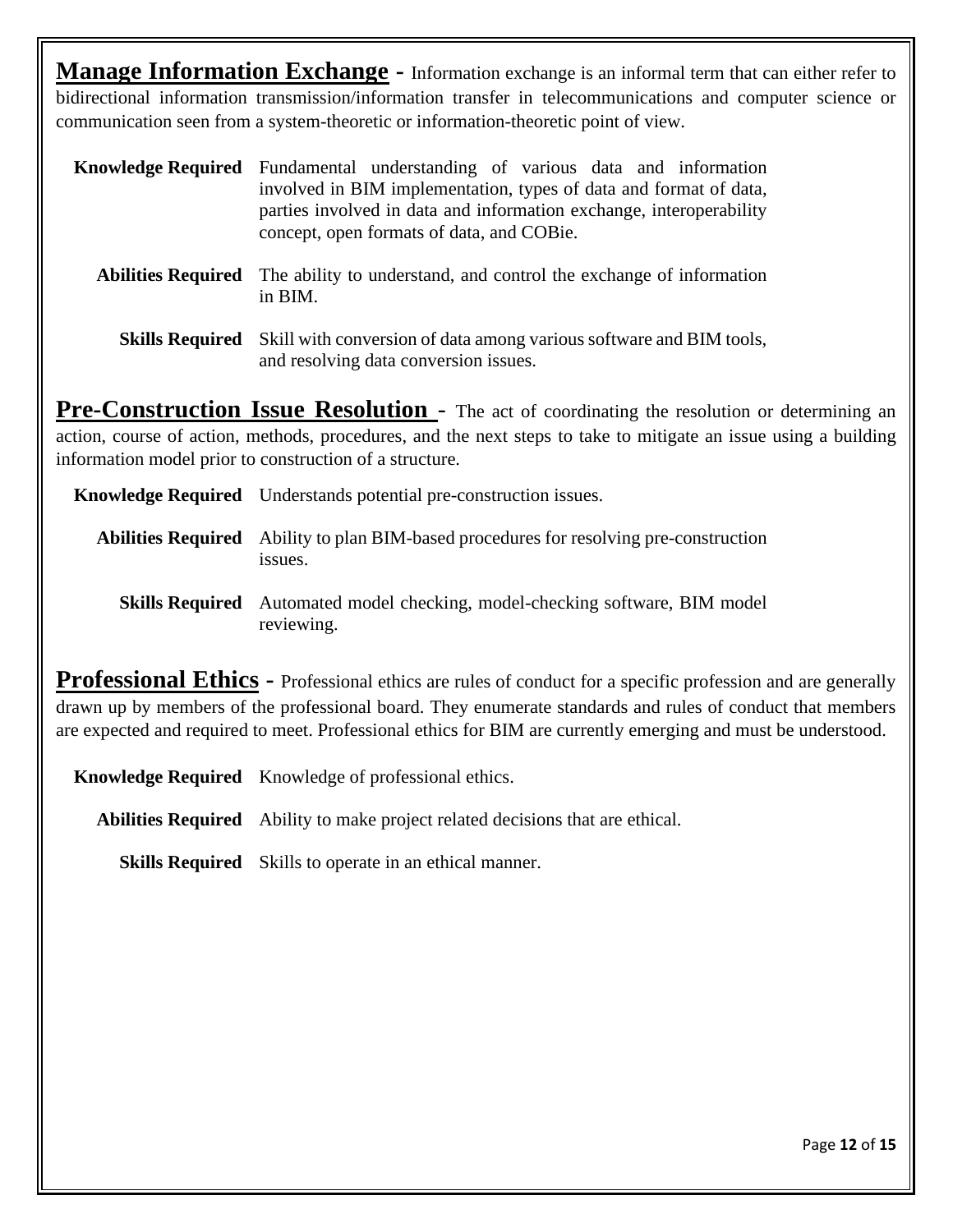#### **Entry Level of Performance** *Do It*

**Individual Effort -** A personal vigorous or determined attempt to complete a building information modeling task.

| Knowledge Required Knowledge of entry level BIM position responsibilities and<br>fundamental BIM use cases.                                |
|--------------------------------------------------------------------------------------------------------------------------------------------|
| <b>Abilities Required</b> Perform fundamental BIM authoring and analyzing tasks essential to<br>job functions with continuous improvement. |
| <b>Skills Required</b> Skill with BIM tools for project authoring, analyzing, visualization,                                               |

documentation generation, etc.

**Understands Just Your Own Model -** Building Information Modeling is the human activity of using BIM software and other related software, hardware and technologies to create, and use, a building information model for one specific discipline for which you have knowledge.

| <b>Knowledge Required</b> Understands disciplinary-specific BIM use cases and essential<br>design/construction "information" embedded in BIM. |
|-----------------------------------------------------------------------------------------------------------------------------------------------|
| <b>Abilities Required</b> Ability to Identify, extract, and exchange information embedded in<br>BIM.                                          |
|                                                                                                                                               |

**Skills Required** Skill with model view definition, model manipulation and model information management.

**Ability to Build a Model -** Building Information Modeling is the human activity of using BIM software and other related software, hardware and technologies to create, use, and aggregate a building information model.

**Knowledge Required** Knowledge of 3D modeling and disciplinary specific modeling.

**Abilities Required** Ability to create disciplinary-specific building information model.

**Skills Required** Skills with BIM authoring tools.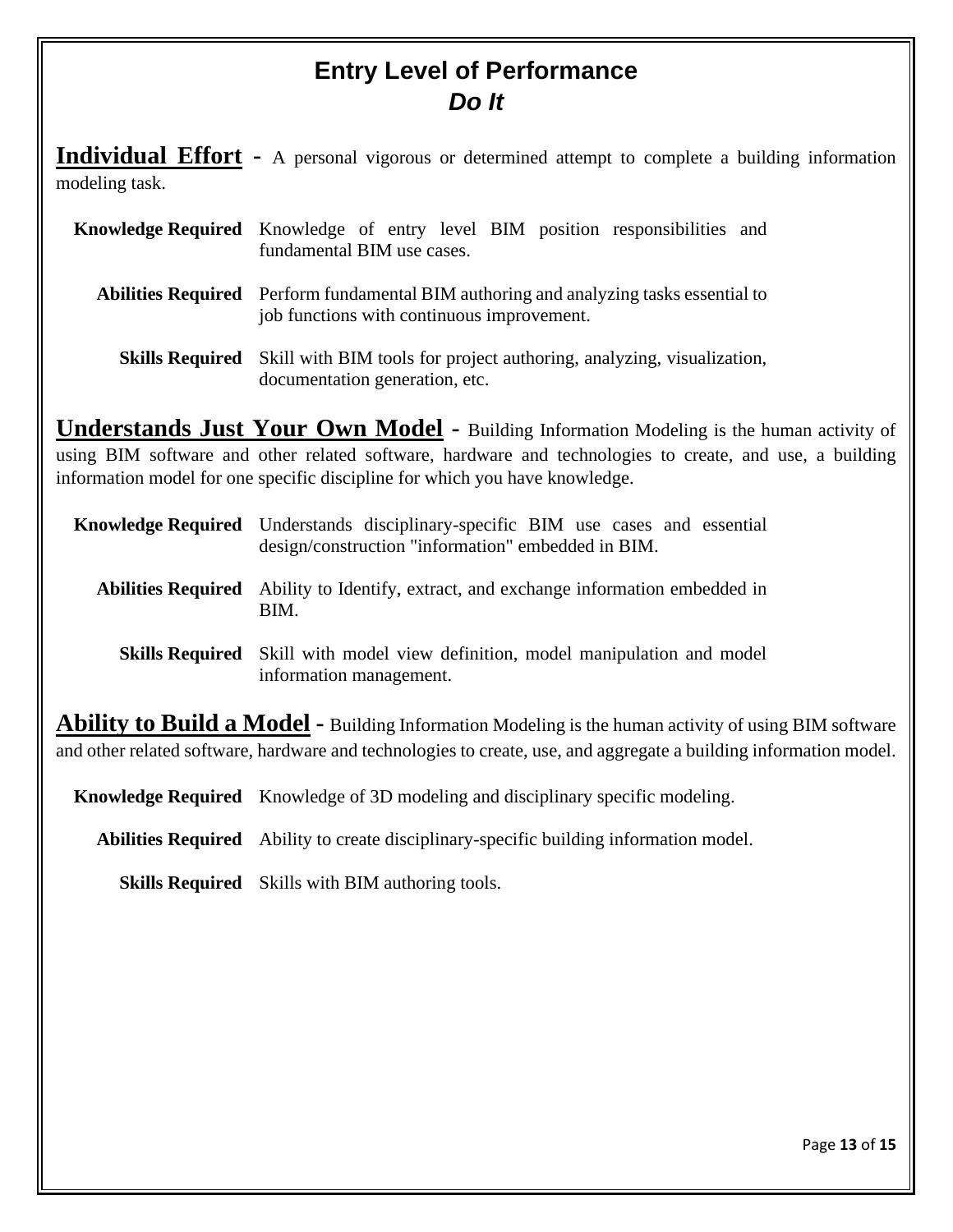**Aggregate a Model -** An information model in software engineering is a representation of concepts and the relationships, constraints, rules, and operations to specify data semantics for a chosen domain of discourse. Typically, it specifies relations between various project aspects such as architectural, structural, mechanical, and electrical engineering sub-models, but may also include relations with individual things.

**Knowledge Required** Knowledge of concurrent modeling and model aggregation process.

**Abilities Required** Ability to synchronize and federate a model.

**Skills Required** Skill with multidisciplinary model authoring, exchange and management.

**Software Usage -** The application of computer software to Building Information Modeling, as part of a computer system that consists of data or computer instructions, in contrast to the physical hardware from which the system is built. In computer science and software engineering, computer software is all information processed by computer systems, programs and data.

**Knowledge Required** Knowledge of corporate BIM software tools and use.

**Abilities Required** Ability to utilize discipline-specific and job task-driven BIM software packages.

**Skills Required** Skill with BIM tools.

**Solving Problems and Gaining Knowledge -** The process of finding solutions to difficult or complex issues and using a building information model to resolve even more complex follow-on model related events or issues.

| <b>Knowledge Required</b> Knowledge of identified obstacles, barriers and issues related to BIM |
|-------------------------------------------------------------------------------------------------|
| execution.                                                                                      |

**Abilities Required** Ability to identify contextual issues in BIM execution.

**Skills Required** Skills to use BIM tools for problem-solving.

**Estimating -** Construction estimating in this instance is the application of computer software using a BIM as the input source for contractors to estimate construction costs for a specific project. An estimator will typically use estimating software to estimate their bid price for a project, which will ultimately become part of a resulting construction contract.

| <b>Knowledge Required</b> Understands the relationship between QTO/cost estimating, model<br>preparation, BIM data extraction, and LOD. |               |
|-----------------------------------------------------------------------------------------------------------------------------------------|---------------|
| Abilities Required Ability to develop and prepare model for QTO and estimating<br>purposes.                                             |               |
| <b>Skills Required</b> Skill with model data extraction and management.                                                                 | Page 14 of 15 |